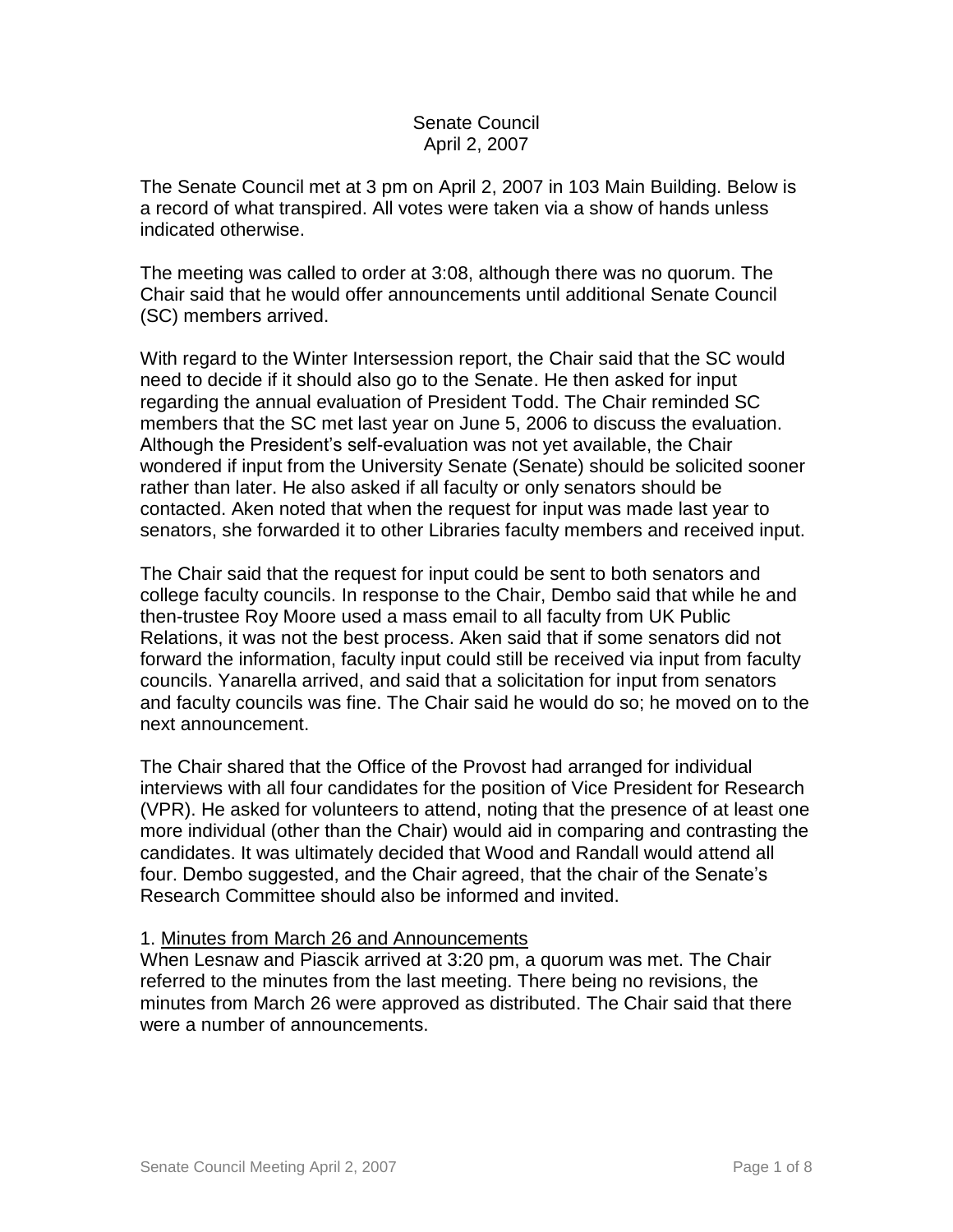The Chair said he would entertain a motion to receive the WI report and send it to the University Senate. Piascik **moved** thusly. Randall **seconded**. A **vote** was taken and the motion **passed** unanimously.

The Chair said that the upcoming evaluation of President Todd had been discussed briefly and offered a recap. He said the president would be evaluated based on the criteria established by the Board of Trustees (BoT) and that the president would later submit a self-evaluation on the same criteria. Last year, the consensus was that the timeline was too short; the request for faculty input occurred when many faculty were no longer on campus and was on very short notice.

Yanarella said that the timing was typically very late; it would cause undue delay in getting widespread feedback regarding the evaluation to wait on receipt of the self-evaluation. Even if faculty input was offered without the benefit of the selfevaluation, it would be preferable to waiting. It was also important to act to maximize a volume of input from faculty. Yanarella said since the input was used as a means of determining the president's bonus, it would behoove faculty to be involved as fully as possible with enough time for input as possible. He said the actions of the SC should not be tied to the timetable of the delivery of associated information, especially if it would shave away a considerable amount of time that could be better employed to mobilize faculty in the evaluative process. The Chair concurred.

In response to Aken, the Chair said the information would be very structured, similar to the exercise conducted in late spring 2006, with categories and percentages.

The Chair asked if either Lesnaw or Piascik wished to attend the VPR meetings. Due to teaching schedules, only Lesnaw thought she could meet, perhaps for the last one. Yanarella said that for this particular issue, he thought it would be beneficial to have two representatives from the SC in addition to the Chair attend the interviews. He also wondered if any other SC members had questions they would like to see posed. He said that there had been comments regarding the past research executive, both positive and negative, about certain segments of the university. He said that a new VPR position should be filled by someone with a catholic view of the university, who was receptive to advancing research agendas in the bench, social and humanities sciences, as well as championing the work of medical research. Yanarella said that there was persistent criticism that the foci tended to be skewed to medical and bench sciences, to the detriment of social and humanities sciences. He opined that if a candidate were identified to have a narrow agenda, SC members should be advised.

The Chair said that he would send a solicitation for questions to the SC listserv and would share submissions with Randall and Wood.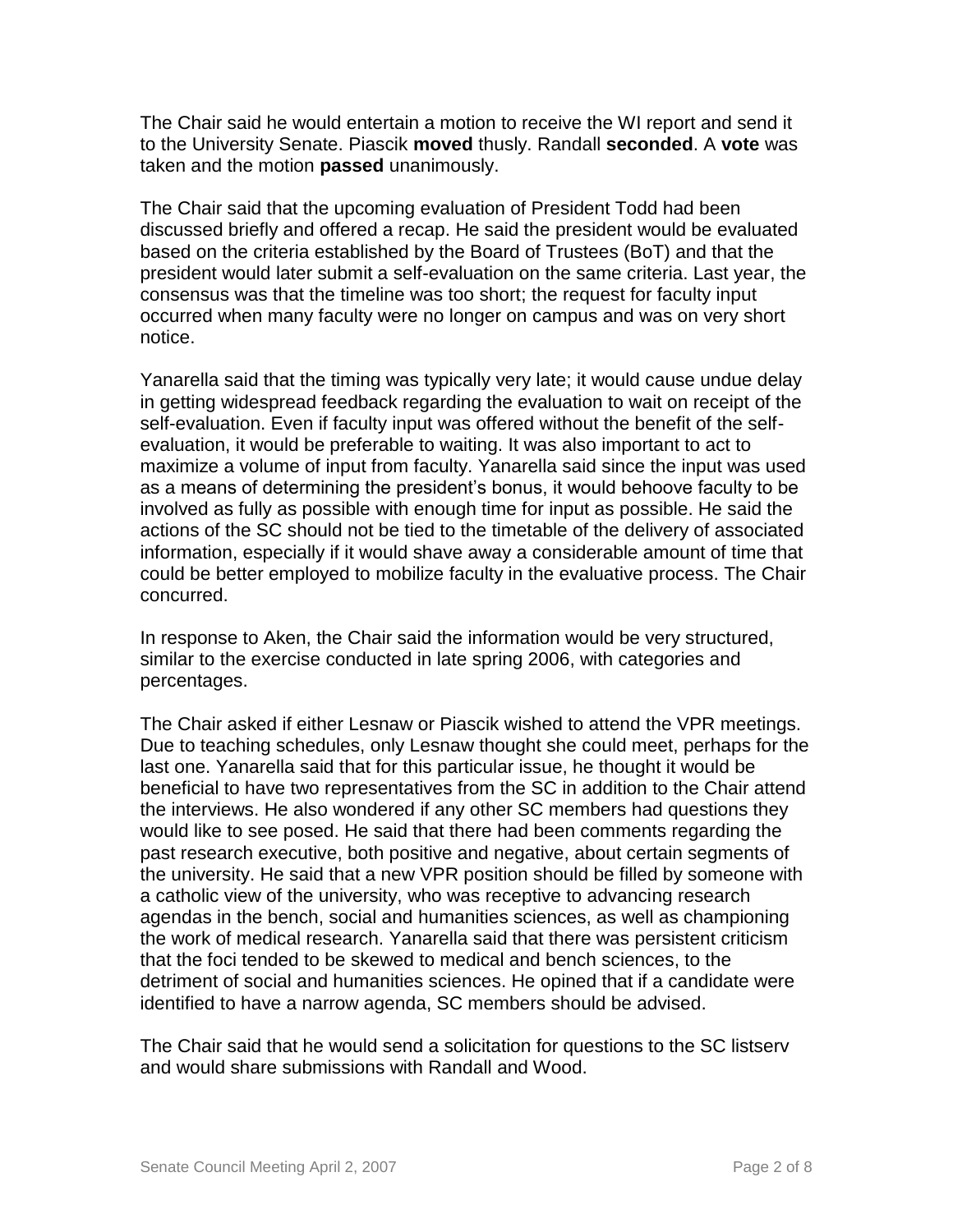Wood expressed appreciation for Yanarella's comments, but said they raised another concern for her. She asked if anyone knew what physical structure and monies would be made available to the VPR; she had heard rumors of substantial changes regarding use of UK Research Foundation (UKRF) funds. Wood hoped funding and possibilities for the VPR would be shared with SC members. She said that many things referred to by Yanarella were the result of fiscal policies, not necessarily the lack of a wide-ranging view.

The Chair thought he could ask Provost Subbaswamy for a job description for the VPR. He would also ask the Provost for information about any changes in the disposition of UKRF funds. Grabau arrived during the discussion. Lesnaw said that knowing if there was an expectation of an appreciation for research versus a need to land huge NIH grants was also important.

Moving to the next item, the Chair said that he had sent an email to the listserv regarding a special Senate meeting, but received no input. He said that if the SC were so inclined, the meeting could be held on May 7, which, coincidentally, was the day on which grades were due to be entered into SAP. He said that if that date were not acceptable, it could also be called for May 8 or May 14, which would be the last day before the end of the contract date for many faculty members. He noted a motion and vote were needed to call a special Senate meeting.

Randall asked if there was urgent business to attend to. The Chair said that there were some curricular items that could not yet be placed on the Senate's April meeting agenda, along with others. He said the Office of the Senate Council was aware of what had been sent to committee for review and was still pending. In addition, when faculty submitted proposals in September, there was an expectation that it would be approved during the same academic year.

Randall **moved** that the Senate Council call a special meeting of the University Senate for Monday, May 7. Aken **seconded**. Dembo initiated a brief discussion on other possible dates for a special meeting. In response to Liaison Greissman, the Chair said that if the May 7 special meeting were approved, he would ask Provost Subbaswamy to give his address at the May special meeting.

A **vote** was taken on the motion to call a special University Senate meeting for Monday, May 7. The motion **passed** with five in favor and one against.

The Chair said that the Office of the President requested two additional names of faculty to serve on the Employee Benefits Committee. A discussion followed during which SC members discussed possible nominees. It was ultimately decided that the Chair would put his name forward, along with that of the senator mentioned by Wood. The Chair noted that it was likely that only one person would be chosen from the two offered.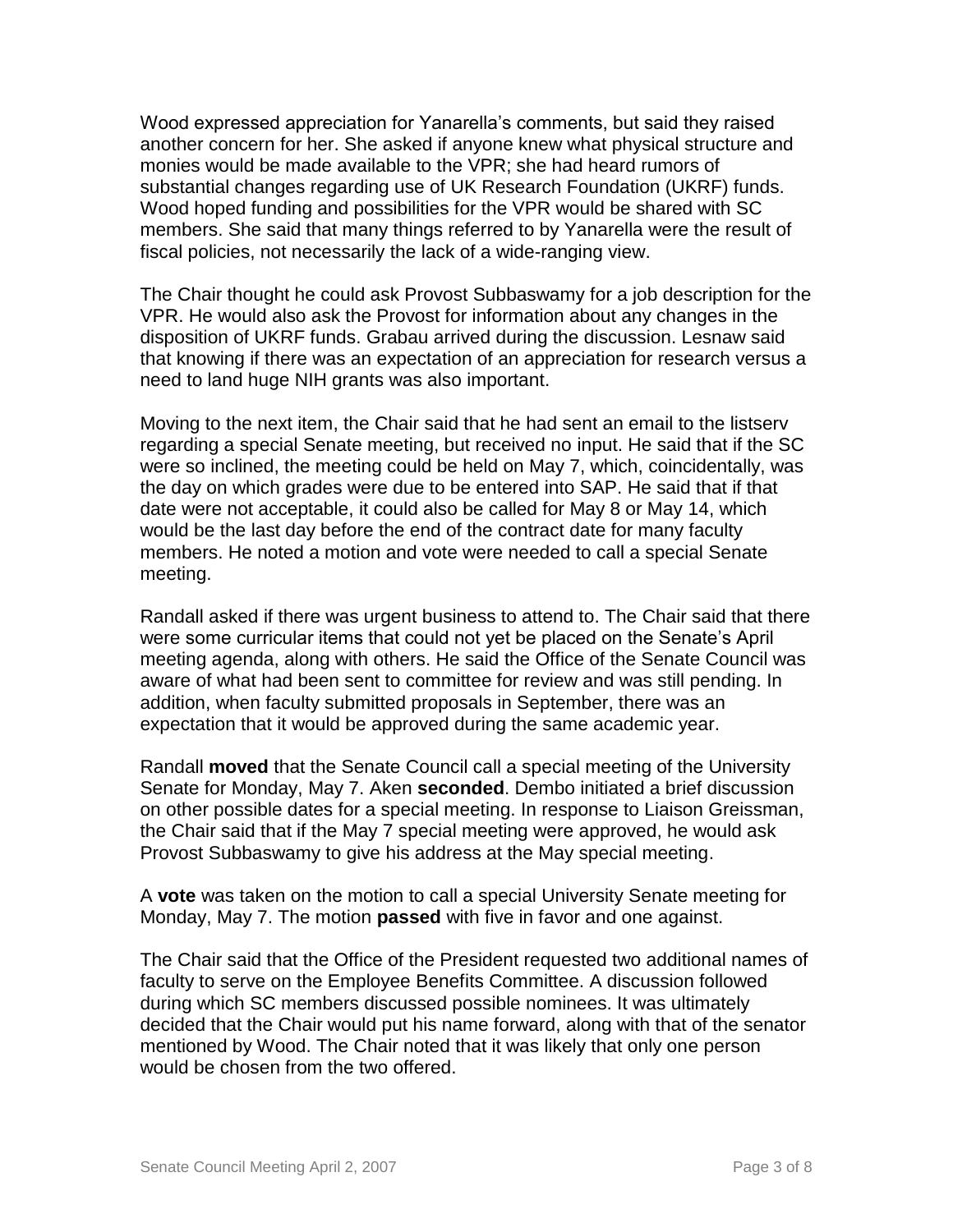The Chair shared that after the discussion at the last meeting about the Make the Difference (MTD) suggestion, College of Arts and Sciences Dean Steve Hoch had suggested further internal vetting by colleges prior to further consideration. The Chair said he wanted SC members to know that college input would be solicited, and then asked if the MTD proposal should go to colleges and the Senate's Admissions and Academic Standards Committee (SA&ASC) in parallel or sequentially.

In response to Grabau, the Chair said that Dean Hoch was concerned that the Arts & Sciences Educational Policy Committee had not yet weighed in. Yanarella said that the proposal should first go to colleges, since there may be a discovery of great variation within colleges. In response to the Chair, Yanarella opined that it was acceptable to wait until colleges weighed in before sending the MTD proposal to SA&ASC, so long as the approval process continued to move along.

In response to Chair's query, SC members agreed that the agenda should be reordered to accommodate invited guests.

## 7. [New Minor: Sustainable Agriculture](http://www.uky.edu/USC/New/files/20070402/Sustainable%20Agr%20Minor%20-%20New%20Program_Complete.pdf)

The Chair invited College of Agriculture Professor Mark Williams to share information about the proposed new minor in Sustainable Agriculture. Guest Williams said that the overview in the handout was representative of the College of Agriculture's increased and ongoing opportunities to learn more about sustainability and sustainable agriculture, in particular. He said the creation of the minor would allow a connection with students outside the college. He said the minor would present an overview of the subject. Through classroom experience and SAG 397, an apprenticeship in sustainable agriculture at UK's Horticultural Research and Education Center, students would be involved in a sustainable farm operation. Students will be able to apply real farming techniques in a farming situation, to complete the educational circle. The minor would integrate concepts of economic profitability, environmental stewardship and social responsibility. Williams said an effort was made to be upfront about prerequisites and offer students a chance for a broad overview. The Chair added that a letter of administrative feasibility was received for the proposal.

In response to Wood, Mrs. Brothers explained that there was a note missing from the handout that said there was currently a moratorium on inclusion of any new course (SAG 101, specifically) into USP. Williams added that the moratorium was not in place when the idea was proposed; the idea was to create a class to reach out to UK students to increase interest in outreach and extension activities. The Chair said that if the proposal were approved, the request for inclusion in USP would be stricken.

Lesnaw **moved** to send the proposal for a new minor in Sustainable Agriculture to the Senate, with a positive recommendation. Wood **seconded**. Aken asked if any action had been taken within the college to ensure that there were sufficient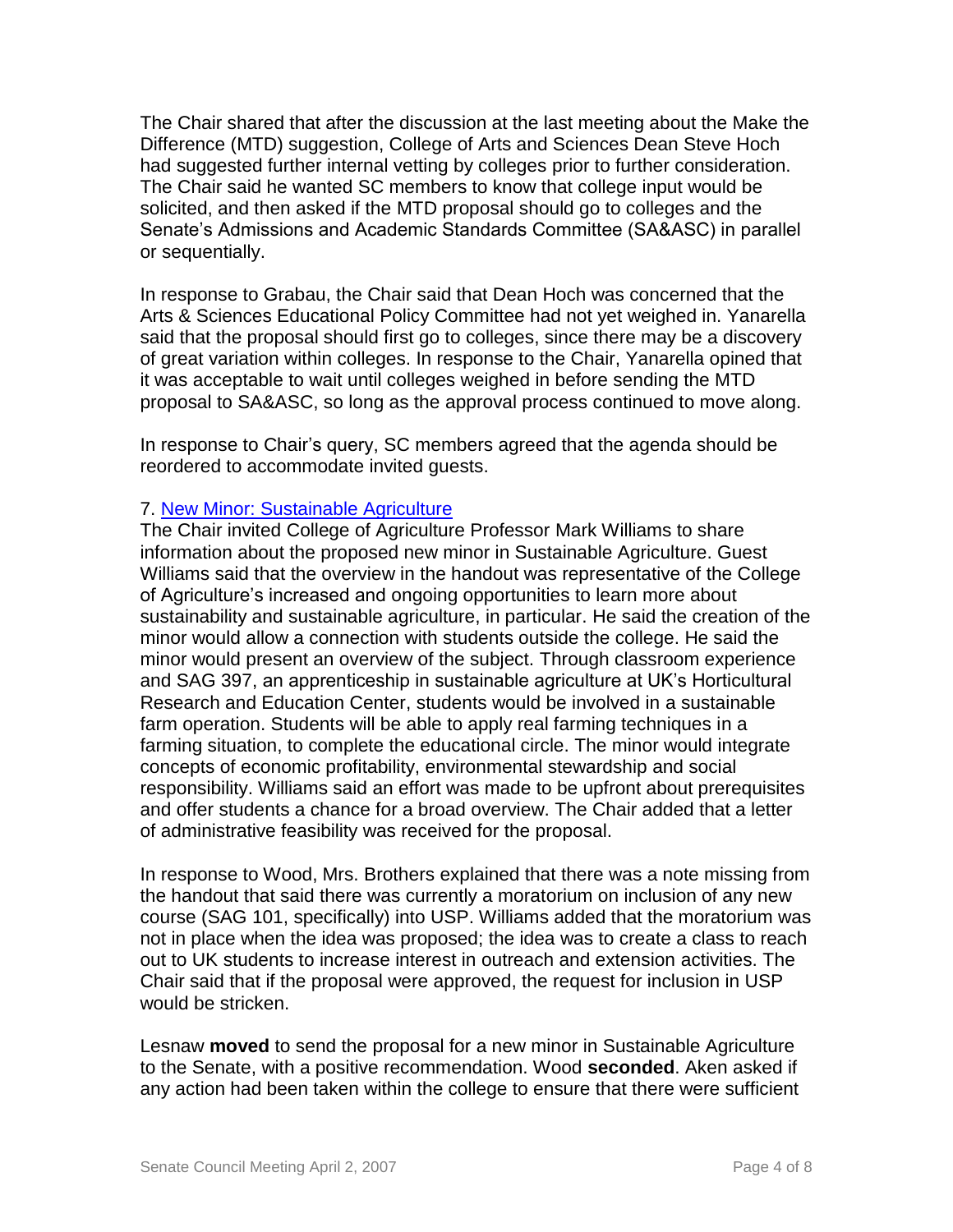Libraries' databases, journals, books, etc. to support the degree, in terms of resources. She said that there was currently a review going on in Libraries over purchases of resources, so any requests should be made very soon. Williams thanked her and said he would do so.

There being no further comments, a **vote** was taken on the motion to approve a new minor in Sustainable Agriculture. The motion **passed** unanimously.

### 6. [Clinical Title Series Discussion: Six Questions](http://www.uky.edu/USC/New/files/20070402/3%20Concerns%20&%206%20Questions.pdf)

The Chair said that after each of the six questions was posed on the SC listserv, he created a summary of those answers that were directly related to the questions posed. However, even in aggregate, those comments could not be considered an official SC opinion. The Chair asked for guidance as to how an official position could be communicated to Associate Provost for Faculty Affairs Heidi Anderson. Lesnaw said that the SC had raised certain issues, so responses to those issues should be forthcoming before any continuation of discussions.

The Chair said that based on input gleaned from the listserv, he did not send the compilation of responses to Anderson. He said he suggested bringing a summary of the responses to the six questions to the SC for approval, disapproval, revision, etc., after which they could be sent to Anderson. Aken wondered if there was any core agreement on the matter.

After a brief discussion, the Chair said that he would send to Anderson the six questions and the summary of responses by SC members. He added it would include a caveat that any new title series would require that the faculty member in it held a terminal degree in their discipline. The next step would be developing recommendations on how to address the CTS now, to be followed by a proposal for a new title series. The Chair thanked Anderson and SC members for a good discussion.

Those present introduced themselves for the benefit of guests and members alike.

#### 8. [New Major: International Studies](http://www.uky.edu/USC/New/files/20070402/Intrntl%20Studies%20Degree%20New%20MAJOR_Complete.pdf)

The Chair noted that there was one course closely associated with the new major in International Studies (IS) that needed to be approved before the Senate could approve the new major – the proposed new major could be approved contingent upon approval of that course. He invited College of Arts and Sciences Associate Dean for Research and Academic Programs Leonidas Bachas to offer background information on the proposal.

Guest Bachas shared that such a major was becoming standard among many universities. In response to Wood, Bachas said that the Foreign Languages and International Economics (FLIE) program would co-exist and continue unchanged,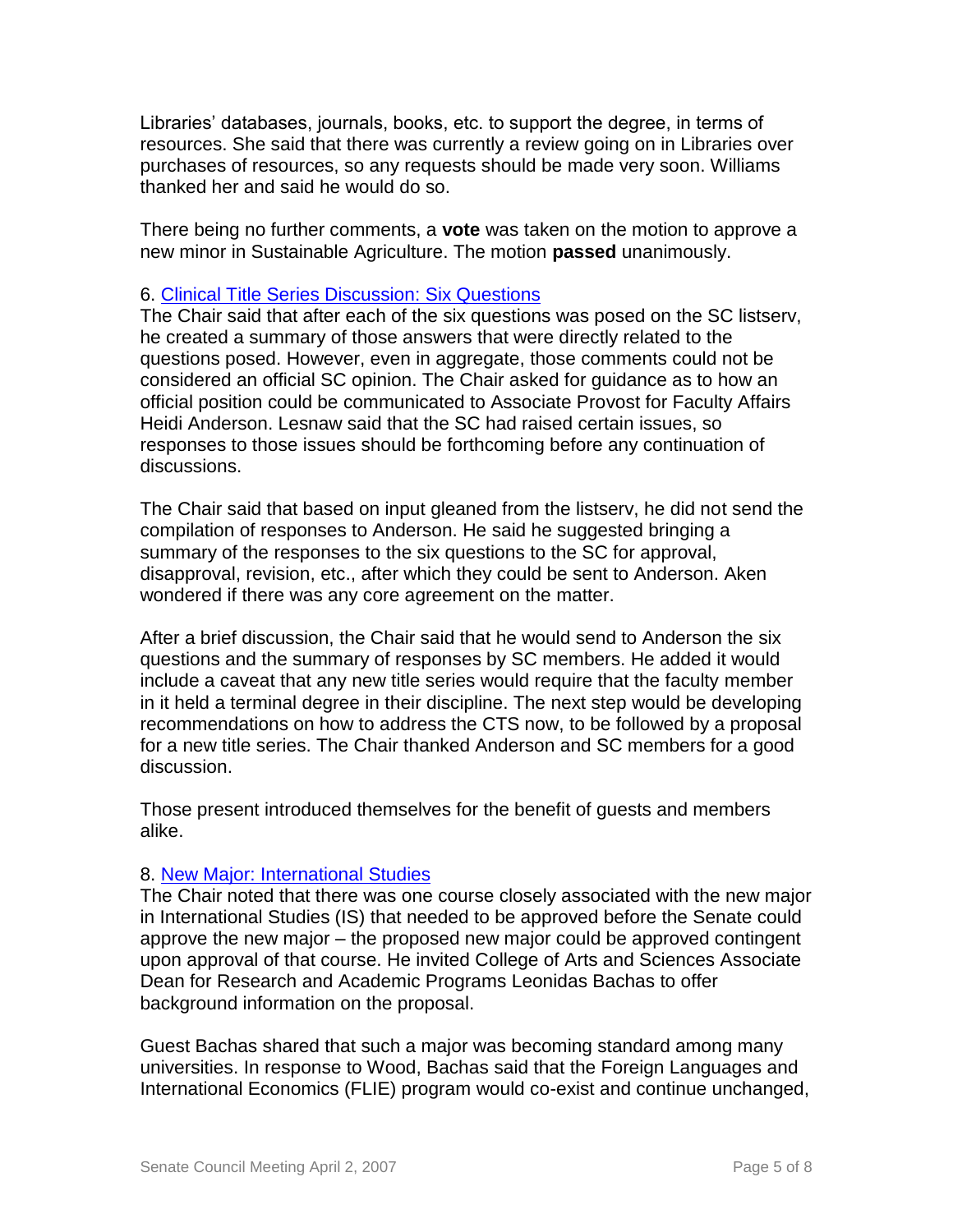although there would be a similar option within the IS major that was less intense than FLIE.

Aken expressed doubt that the Library had enough materials to fully support the new major, although there were pockets of resources available that happened to exist because of a similarity between the proposed major in IS and existing resources. She asked if anyone in the college had talked to Library personnel. She noted that the Library was currently buying for the coming academic year, so any such conversations should be had very soon. Bachas replied that there was as yet no faculty member to serve as director or advisor, but once those positions were established, such a discussion would take place.

Lesnaw asked how this content of the new major would be different from, for example, what a student majoring in European history would learn after taking an economics course. Bachas replied that a major in IS would force a student to think internationally for longer than the duration of just one course. A student majoring in IS would need to advance further in the area of foreign languages and would also concentrate in one area of the world through the thematic area.

In response to Lesnaw's question about additional required resources, Bachas explained that there was some desire to increase the offerings of courses in certain areas, such as Southeast Asia and the Middle East. If selective admissions were not used, it would merely be a shifting of resources from one area to another. A faculty advisor will need to address the issue of how a senior thesis should be done; understanding that the College of Arts and Sciences has made a commitment that there could be some exemption from coursework due to a thorough thesis. There still remained the need for a faculty member to coordinate the IS major. The ratio of advisor to students would be 285:1, although it could go even a little higher.

In response to Grabau, Greissman explained that the Council on Postsecondary Education (CPE) was involved so that initial discussion and approvals were not moot if there were unmet equal opportunity goals that prevented moving forward with a new program. The Chair confirmed for Grabau that the course requiring approval (that was mentioned at the beginning of the discussion) was currently on a posted web transmittal.

Yanarella asked about the administration of the program and its director. Bachas said that it would not be run out of any existing department. He understood that the Department of Latin American Studies was going to cease offering their degree through their department and instead offer it through an IS major and thematic concentration. A group of faculty would serve as an advisory board and a director of the degree would have a significant role and liberty to make decisions. An advisor was already in place and Bachas said he assumed that there would be a person in the role of staff support for the future director. He said that when the level of enrolled students reached about 200, it could be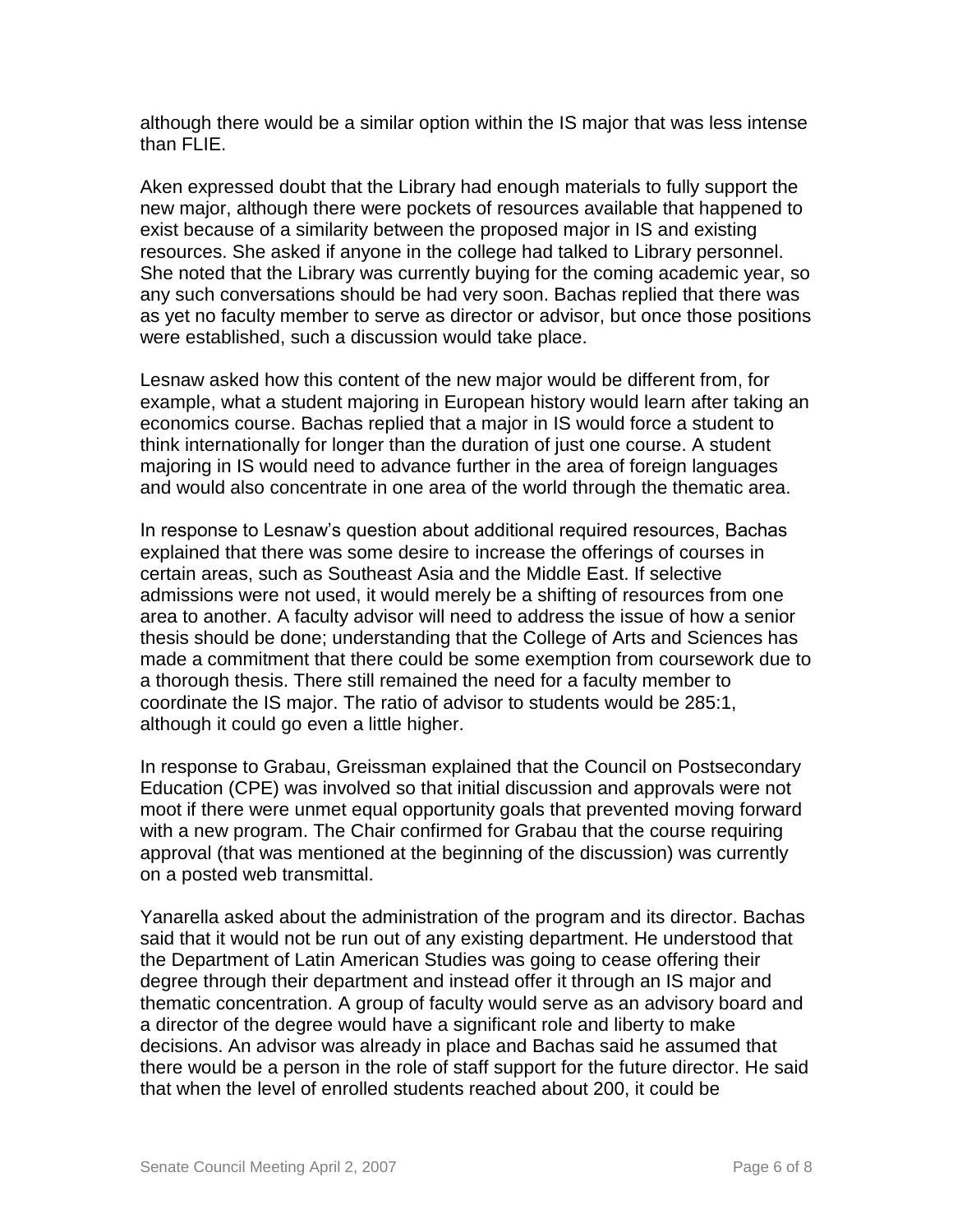reevaluated. (Grabau left the meeting at this time.) Piascik asked if the modest enrollment projections were a function of the newness of the IS major. Bachas replied that he expected numbers to grow quickly – the information in the table supplied in the proposal might be conservative.

Wood **moved** that the Senate Council approve with positive recommendations both the proposal for a new major in International Studies and the new minor in International Studies, contingent upon approval of the involved course (INT 495). Piascik **seconded**. A **vote** was taken and the motion **passed** with five in favor and the Chair abstaining.

## 4. May 2007 UK Degree List

The Chair asked if there were any questions about the May 2007 UK degree list. Wood **moved** to send the May 2007 UK degree list to the Senate for approval. Harley **seconded**. A **vote** was taken and the motion **passed** with five in favor and the Chair abstaining.

## 10. March 2007 List of KCTCS Candidates for Credentials

The Chair asked if there were any questions regarding the March 2007 list from the Kentucky Community and Technical College System (KCTCS) for Bluegrass Community and Technical College students receiving a UK degree. There being none, he requested a motion.

Aken **moved** to send the March 2007 list of KCTCS candidates for credentials to the Senate for approval. Piascik **seconded**. A **vote** was taken and the motion **passed** with five in favor and the Chair abstaining.

The Chair apologized to Guest Marcy Deaton that the agenda item for which she came would be postponed until the next week, due to the lateness of the hour. He added that the agenda for the coming Senate meeting had to be approved before adjournment.

# 11. [Tentative Senate Agenda for April 9](http://www.uky.edu/USC/New/files/20070402/Tentative%20Senate%20April%209%20Agenda.pdf)

After some discussion, SC members voted unanimously to approve the following unordered agenda items: Raymond Betts Memoriam; UK May 2007 Degree Candidates; Winter Intersession Report; Discussion on Extending Winter Intersession Pilot; Winter Intersession Calendar; USP Reform Steering Committee Progress Report; Change to *Senate Rules 5.1.8.5.A.2* ("Two-Year Window"); Provost's Address; and March 2007 List of KCTCS Candidates for Credentials.

The Chair said that he wanted to give Dembo (as he did with Yanarella during a previous meeting) the opportunity to make any statement regarding the recent change to the advance posting of Board of Trustees (BoT) agendas. Dembo stated that the BoT was not told about the change in the policy, nor was input